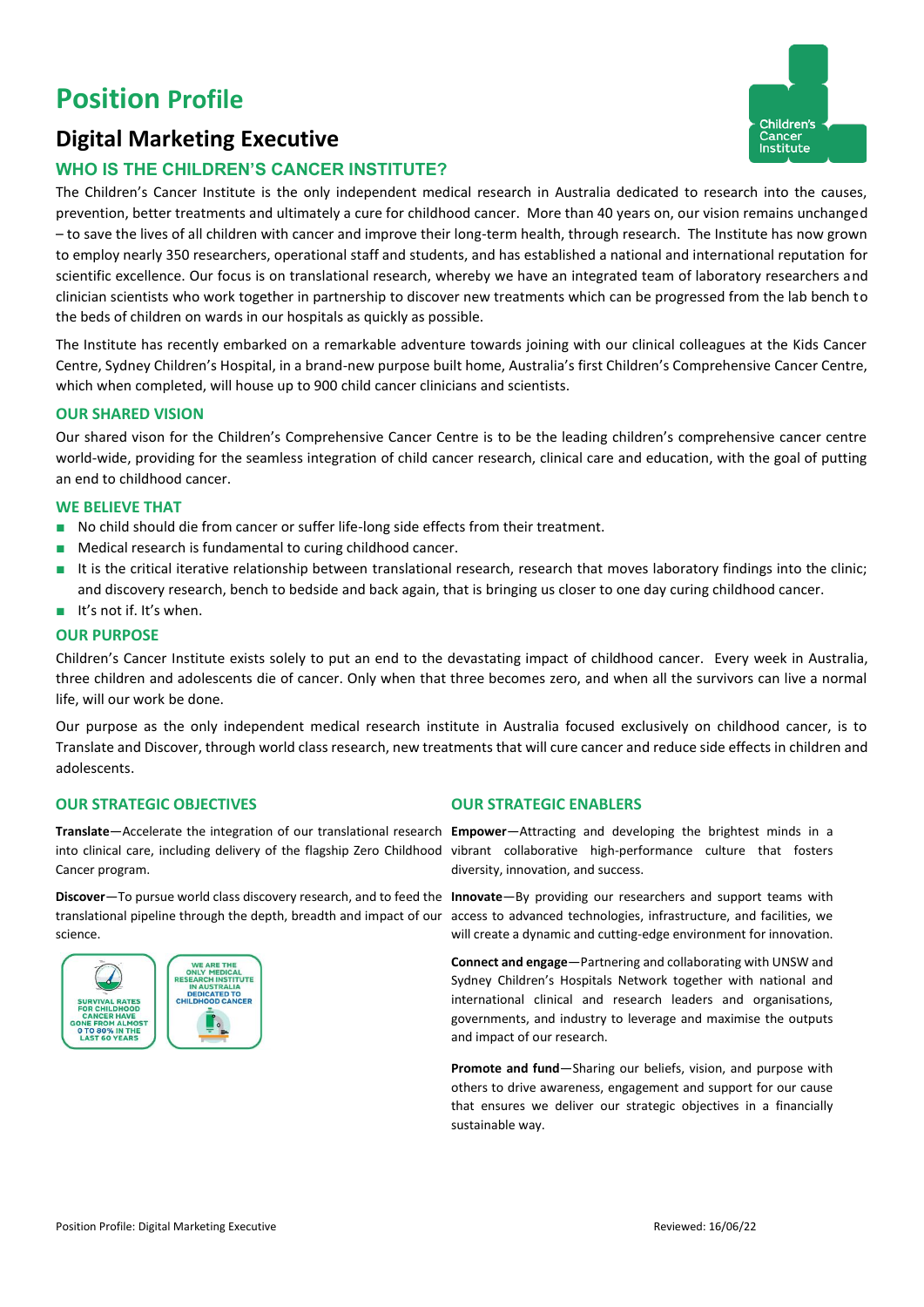#### **YOUR ROLE**

| Role:                                        | <b>Digital Marketing Executive</b>                                                                                                              | Team:                                        | Brand, Product & Digital                                                                                         |
|----------------------------------------------|-------------------------------------------------------------------------------------------------------------------------------------------------|----------------------------------------------|------------------------------------------------------------------------------------------------------------------|
| <b>Job Family:</b>                           | Marketing & Fundraising                                                                                                                         | <b>Reports To:</b>                           | Digital Marketing Manager                                                                                        |
| <b>Salary Band:</b>                          | B <sub>3</sub>                                                                                                                                  | <b>Manages:</b>                              | n/a                                                                                                              |
| <b>Key Internal</b><br><b>Relationships:</b> | Brand, Product and Digital team<br>Marketing Campaign team<br>Data Analytics team<br>Customers & supporters' team<br>TSG team<br>Wider CCI team | <b>Key External</b><br><b>Relationships:</b> | Digital agencies (platforms, advertising,<br>analytics, marketing automation)<br>Digital freelancers as required |

#### **YOUR PURPOSE**

Help the Institute to cure every child of cancer by delivering best practice digital projects, designed to achieve financial and non-financial KPIs.

You will deliver an array of digital projects as part of a defined business plan, while contributing to decision making, solving delegated problems, and appropriately escalating complexity.

The Digital Marketing Executive role is responsible for developing and implementing data-driven, innovative digital marketing projects for the Institute designed to increase brand awareness, connection, engagement, lead generation and the acquisition and retention of gold supporters.

Working within the Brand, Product and Digital team, and reporting directly to the Digital Marketing Manager the Digital Marketing Executive is the key person in charge of delivering a variety of digital projects. Including assisting with developing digital marketing plan and roadmaps, managing pay-per-click advertising including Google Ad Grants, SEO, website management as well as executing and measuring digital marketing activity designed to achieve specific marketing and brand objectives. You'll be involved throughout the project ideation, planning, implementation, measurement, and optimisation process. It is therefore essential that you have hands-on experience using various digital marketing platforms and strong project management skills.

You work collegially with the 4 Teams (Brand, Product and Digital Team, Marketing Campaign Team, Customers & Supporters Team, Data & Analytics Team) making up the Marketing & Fundraising department as well as other internal codesign stakeholders such as the TSG team but also third-party digital agencies to develop and implement digital projects that deliver the "Journey of One" by strengthening our brand, growing our supporter base, and retaining our existing supporters.

You will have a passion for all things marketing and technology. You will be well-versed in the concepts surrounding digital marketing and how digital can become a strong asset to securing growing revenue. You will be tech-savvy and intuitive with great ideas to reinforce our digital marketing efforts.

| <b>Connection to the Cause</b> | In conjunction with Brand, Product and Digital team, Marketing & Fundraising Senior<br>Leadership team, support the development and implementation of an agreed 'Journey of<br>One' digital strategy to achieve short term and long-term income and sustainability KPIs,<br>including gross income, net income, acquisition, retention, and growth targets |
|--------------------------------|------------------------------------------------------------------------------------------------------------------------------------------------------------------------------------------------------------------------------------------------------------------------------------------------------------------------------------------------------------|
|                                | Strategy & Planification:<br>Assisting the Digital Marketing Manager in the formulation of digital strategies<br>$\circ$<br>and roadmap to build brand awareness, deliver lead, acquisition, donation, and<br>retention targets.                                                                                                                           |

#### **YOUR KEY OUTPUTS AND ACTIVITIES**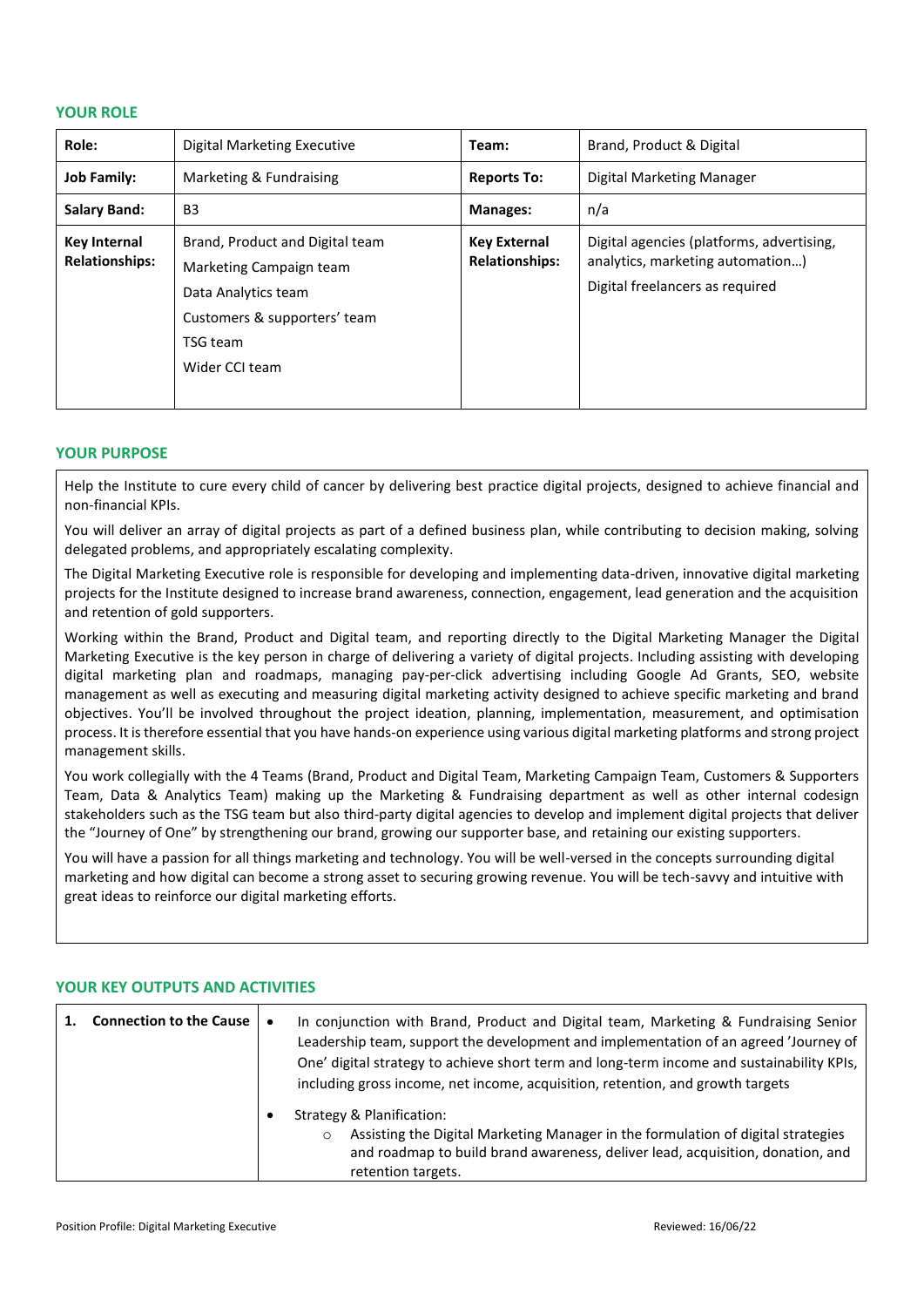|                                      |              | $\circ$                       | Ensure the overall digital eco-system (owned, paid and earned) is integrated<br>and consistent.                                                                                                                                                                                                                                                 |
|--------------------------------------|--------------|-------------------------------|-------------------------------------------------------------------------------------------------------------------------------------------------------------------------------------------------------------------------------------------------------------------------------------------------------------------------------------------------|
|                                      | Foundations: |                               |                                                                                                                                                                                                                                                                                                                                                 |
|                                      |              | $\circ$                       | Manage and continually optimise the digital tools required to support the<br>strategic roadmap and achieve performance objectives                                                                                                                                                                                                               |
|                                      |              | $\circ$                       | Ensuring performance and quality control of CCI's owned digital assets with<br>constant analysis, testing, and optimisation to drive acquisition and cultivation<br>of donors via best practice supporter journeys                                                                                                                              |
|                                      |              | $\circ$                       | Be the expert and GO TO person for training and any questions related to our<br>digital platforms including the Institutes 'websites.                                                                                                                                                                                                           |
|                                      |              | $\circ$                       | Maintain and update content on the website, including SEO, management of<br>new pages and landing page projects                                                                                                                                                                                                                                 |
|                                      |              | $\circ$                       | Assist in developing and maintaining the Institute domain names strategy to<br>protect and optimise the Institute online presence                                                                                                                                                                                                               |
|                                      |              | Performance:                  |                                                                                                                                                                                                                                                                                                                                                 |
|                                      |              | $\circ$                       | SEO: Assist with ongoing SEO strategy and manage this implementation to<br>improve the health and organic visibility of the Institute websites in<br>collaboration with a digital agency                                                                                                                                                        |
|                                      |              | $\circ$                       | SEM: SEM Google Ad Grants and paid account with the support of a digital<br>agency                                                                                                                                                                                                                                                              |
|                                      |              | $\circ$                       | Implement digital marketing activities across a broad range of digital marketing<br>channels (SEO, SEM, Social, Email, Mobile, Display, Programmatic) in<br>conjunction with the marketing team when requested.                                                                                                                                 |
|                                      |              | $\circ$                       | Support the marketing campaign team to deliver and optimise digital<br>advertising campaigns (SEM, Display, Social, Programmatic) across the whole<br>marketing content funnel from awareness to conversion, through to existing<br>customer engagement.                                                                                        |
|                                      |              | $\circ$                       | Plan, execute and measure A/B testing & experimentation through all funnel<br>stages.                                                                                                                                                                                                                                                           |
|                                      |              | Analytics:                    |                                                                                                                                                                                                                                                                                                                                                 |
|                                      |              | $\circ$                       | Set up conversion, pixel, and event tracking on the website and across various<br>digital platforms to track and measure digital activity performance for ongoing<br>optimization                                                                                                                                                               |
|                                      |              | $\circ$                       | Monitoring the ongoing Institute presence on our digital channels                                                                                                                                                                                                                                                                               |
|                                      |              | $\circ$                       | Analyze digital marketing analytics reports and share insights with the relevant<br>team to develop optimization plans                                                                                                                                                                                                                          |
|                                      |              | $\circ$                       | Support the marketing campaign team to report on digital campaign<br>performance, identifying opportunities with marketing metrics and acting on<br>these insights.                                                                                                                                                                             |
|                                      |              | $\circ$                       | Update and optimize digital dashboards for SEO, SEM, Websites, Campaigns<br>with digital agency                                                                                                                                                                                                                                                 |
|                                      |              | Opportunities:                |                                                                                                                                                                                                                                                                                                                                                 |
|                                      |              | $\circ$<br>$\circ$<br>$\circ$ | Stay abreast of emerging digital tools and platforms, digital marketing trends,<br>new technologies, and share insights with the rest of the team<br>Conduct research on market trends, brand's audiences and competitors, and<br>end-to-end supporter journey to drive engagements and conversions<br>Continuously look for new opportunities. |
|                                      |              |                               | Project Management:                                                                                                                                                                                                                                                                                                                             |
|                                      |              | $\circ$                       | Deliver digital projects on time and on budget                                                                                                                                                                                                                                                                                                  |
|                                      |              |                               | You undertake other activities as directed to support the Institute's vision and purpose.                                                                                                                                                                                                                                                       |
| <b>Systems &amp; Processes</b><br>2. | $\bullet$    |                               | Systems & Tools:                                                                                                                                                                                                                                                                                                                                |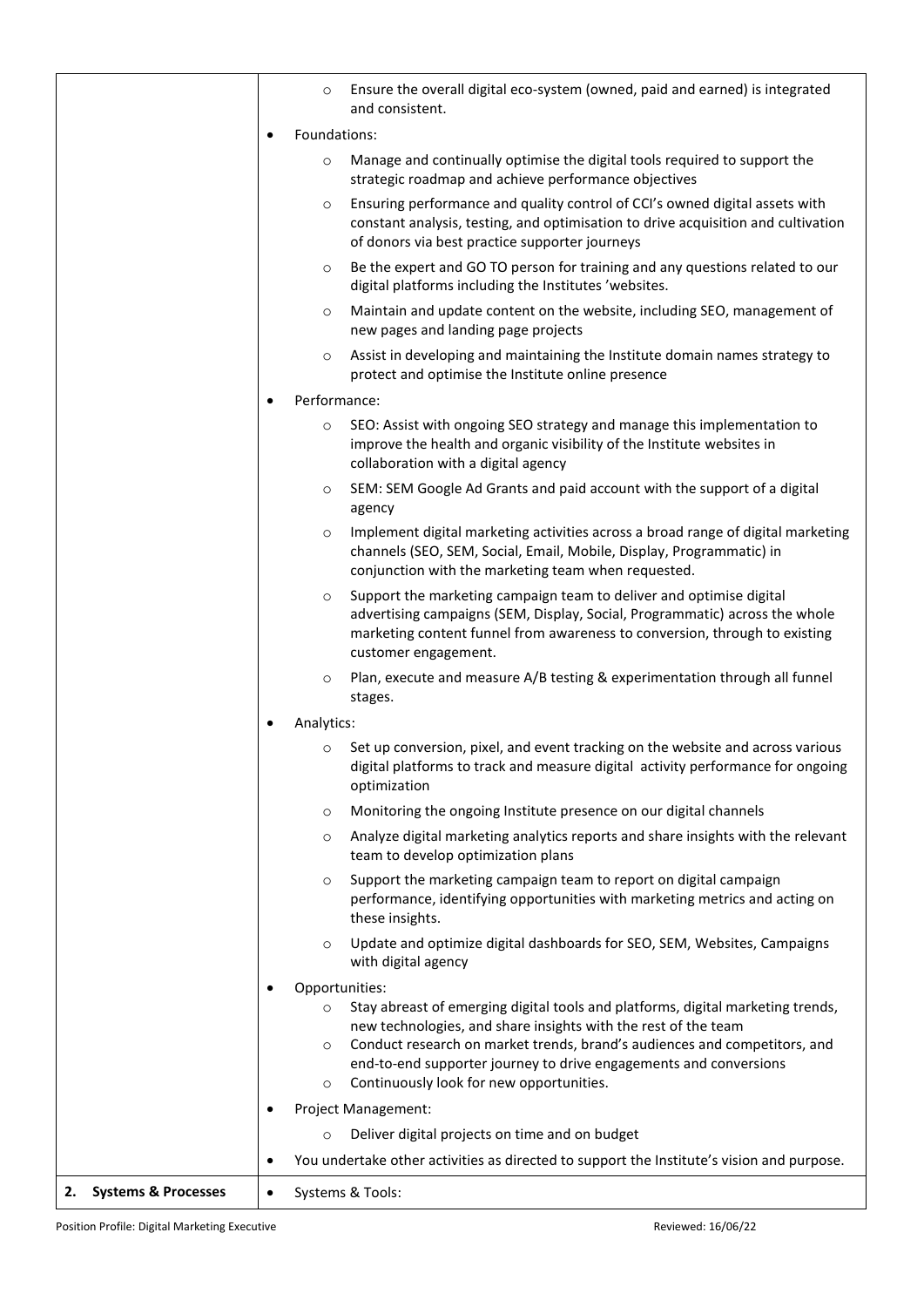|                                   | Manage marketing tech-stack including but not limited to: Google Analytics,<br>$\circ$<br>Google Tag Manager, Pixel(s), Funraisin (CMS and donation platform), Data<br>Studio, Hotjar and more.                                                                                                                                                                                                                      |
|-----------------------------------|----------------------------------------------------------------------------------------------------------------------------------------------------------------------------------------------------------------------------------------------------------------------------------------------------------------------------------------------------------------------------------------------------------------------|
|                                   | Governance & Process:                                                                                                                                                                                                                                                                                                                                                                                                |
|                                   | Support the development of digital guidelines, templates, and cheat sheets for<br>$\circ$<br>the Institute team.                                                                                                                                                                                                                                                                                                     |
| People & Teams<br>з.              | With a collaborative leadership mindset, you are confident delivering great outcomes<br>$\bullet$<br>working with 3rd party contributors and partners, and internal stakeholders, to ensure<br>the strategic and business objectives are delivered to consistently high standards                                                                                                                                    |
|                                   | Advocacy / training:                                                                                                                                                                                                                                                                                                                                                                                                 |
|                                   | As a digital expert, you'll train the team on the digital tools (including websites<br>$\circ$<br>and donations platforms) and process as requested to ensure a coordinated<br>and efficient approach to digital activities.                                                                                                                                                                                         |
|                                   | Marketing Campaign, Customer & Supporters, Data & Analytics Teams:                                                                                                                                                                                                                                                                                                                                                   |
|                                   | You'll work closely with the Marketing Campaigns, Data Insights and Supporter<br>$\circ$<br>Teams to ensure delivery and execution of the digital roadmap is aligned to<br>supporter outcomes and business needs                                                                                                                                                                                                     |
|                                   | TSG team:                                                                                                                                                                                                                                                                                                                                                                                                            |
|                                   | Work with TSG team to ensure best technical practise<br>$\circ$                                                                                                                                                                                                                                                                                                                                                      |
|                                   | External digital agencies:                                                                                                                                                                                                                                                                                                                                                                                           |
|                                   | Work with the appointed digital agencies to manage Google analytics and paid<br>O<br>search strategy including Google Ads grants, Display, Social, Programmatic and<br>SEO with the appointed digital agency.<br>Work with the appointed partners to maintain and improve websites user<br>$\circ$<br>experience and supporter donor journeys<br>Work with other third party digital partners as required<br>$\circ$ |
|                                   | You contribute to a cohesive and motivating team environment across fundraising &<br>marketing team as well as the wider Institute teams (Research, TSG, P&C, legal,<br>finance)                                                                                                                                                                                                                                     |
|                                   | You foster a harmonious and collaborative team culture and support the REDI vision -<br>$\bullet$<br>respect, equity, diversity, and inclusion.                                                                                                                                                                                                                                                                      |
|                                   | You maintain and enhance your skills and knowledge through participation in education<br>٠<br>and the Institute's Personal BEST performance and development program                                                                                                                                                                                                                                                  |
| <b>Conduct &amp; Safety</b><br>4. | You role model behaviours that positively reflect the Institute's Code of Conduct, Research<br>$\bullet$<br>Code of Conduct and all relevant WHS policies and procedures.                                                                                                                                                                                                                                            |
|                                   | You comply with all relevant Institute WHS policies and procedures.<br>٠                                                                                                                                                                                                                                                                                                                                             |
|                                   | You take reasonable care to maintain your own health and safety and that of others.                                                                                                                                                                                                                                                                                                                                  |
|                                   | You actively participate in making the Institute a safe and healthy workplace through<br>communication and consultation processes.                                                                                                                                                                                                                                                                                   |

#### **YOUR PROFILE**

| Skills/Qualifications/Experience                                                                                                                 | <b>Capabilities</b>                                                                                                                                                               |  |  |
|--------------------------------------------------------------------------------------------------------------------------------------------------|-----------------------------------------------------------------------------------------------------------------------------------------------------------------------------------|--|--|
| Essential:<br>2+years of Digital Marketing experience ideally through<br>a digital agency<br>Marketing related degree, qualification or similar. | Passion for the digital space<br>Creative thinker with great attention to detail and good<br>creative judgement<br>Demonstrated ability with analytical & data driven<br>thinking |  |  |